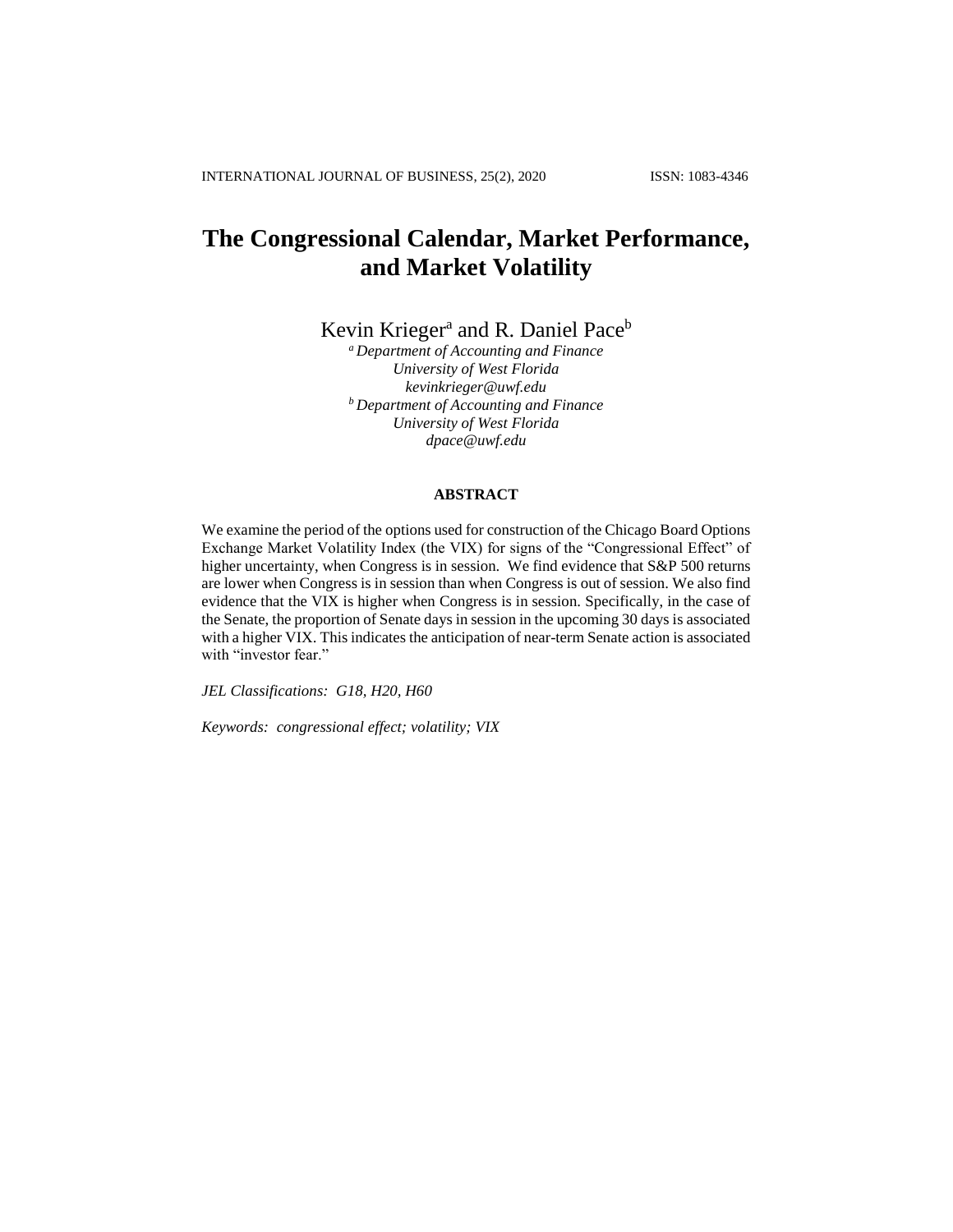#### **I. INTRODUCTION**

Politics and wealth are two subjects of interest, particularly when they intersect. We study the "Congressional effect" correlating with stock market returns. We question whether the presence of Congress, in session, has an association with lower stock returns. Unlike other previous works, we use the commonly followed S&P 500 index as a measure of returns. The ex-ante expectation of market volatility can be captured by the Chicago Board Options Exchange Market Volatility Index (the VIX) or "investor fear index," and for the first time, we link Congressional activity with the VIX. .

The Congressional effect, first identified by Eric Singer in 1992, is the trend of the stock market performing much better when Congress is out of session. Lamb, Ma, Pace, and Kennedy (1997) subjected the Congressional effect to academic scrutiny and confirmed the association. Their belief was that a probable explanation of the effect is that uncertainty due to potential legislation, or other activity, when Congress is in session, may depress demand for stock ownership.

We ask two questions. Is the Congressional effect detected in recent S&P 500 returns? And is the proportion of session days in the forthcoming 30-day period, whose options are used to construct the VIX index, correlated with a higher VIX? Simply put, can we detect an association of potential Congressional action (or fear of Congressional action) in security returns and the volatility measured by VIX?

### **II. LITERATURE REVIEW**

Singer (1992) first discussed his Congressional effect in the popular press (Barron's), noting that stocks appear to do about six times better when Congress was out of session than when it was in session. Singer (2012) recently authored a trade book based on the same concepts. Lamb et al. (1997) find that from 1897 to 1993 most advances in the market occurred when Congress was out of session. Their results hold for the most recent period of their study (1984 to 1993), and when controlling for the "January Effect."<sup>1</sup>

Work linking legislative activity to market performance continues. Recently, Cohen, Diether, and Malloy (2013), find voting records of "interested" legislators, those directly affecting their constituents, provide information not captured by the market. Effectively, they find legislators designate winners and losers and the voting records are predictive of future returns. Belo, Gala, and Li (2013) document that during Democratic presidencies, firms with high exposure to the government have higher cash flows and stock returns, and these firms have lower cash flows and stock returns during Republican presidencies.

The VIX, first described by Brenner and Galai (1989), was implemented by Whaley (1993) who emphasizes that the VIX is "*implied* by the current prices of the S&P 500 Index and represents expected *future* stock market volatility over the next 30 calendar days" and is often called the "investor fear gauge" (Whaley, 2009). If the Congressional effect is connected to an uncertainty or fear of Congressional actions, it should be detected in the VIX.

The prices of put and call options on the level of the S&P 500 determine the actual level of the VIX. When option prices are greater, all else equal, there is greater uncertainty regarding future price changes for an underlying asset (such as a weighted portfolio of stocks comprising the S&P 500). This effect exists because option holders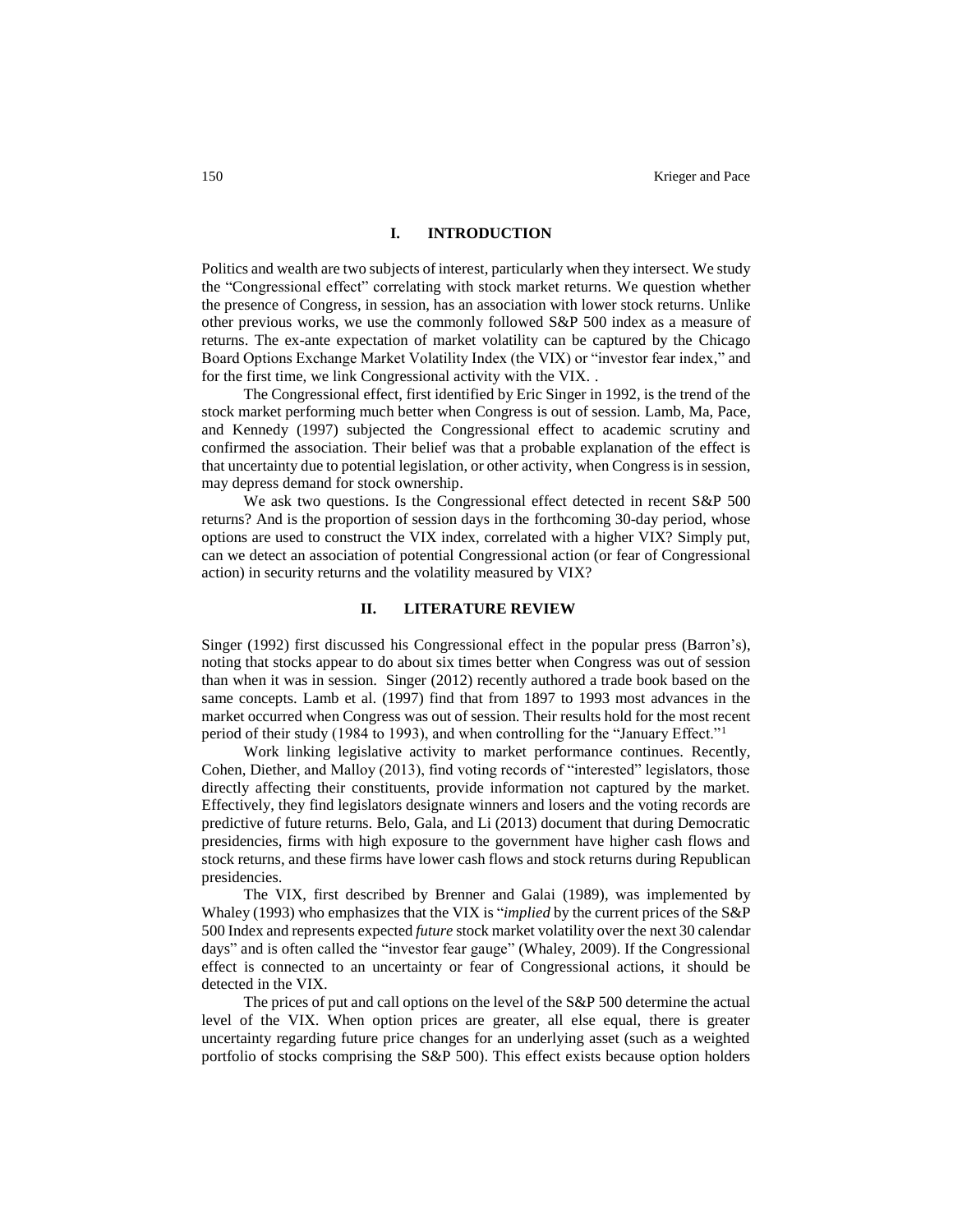face a dichotomy in which they are increasingly rewarded for "in the money" options. Calls (puts) with reference or "strike" prices below (above) the actual or "spot" prices have ever-increasing value as stock prices continue to rise (fall) "in the money." Conversely, when stock prices fall (rise), call (put) owners do not suffer increasing losses once their options are "out of the money." Option buyer maximum losses are fixed. Thus, general volatility of underlying stock prices is advantageous for option holders, and option prices rise with stock volatility.

The VIX calculation is based on this relationship of volatility and option prices. Higher call and put prices for the S&P 500 level imply that future volatility of stocks is expected to be relatively higher. The VIX uses a mix of call and put options with 30 days until expiration to create a measure of implied volatility, which is then standardized into an annualized standard deviation for ease of interpretation. For example, when option prices for the S&P 500 might imply a VIX of 25, S&P 500 option prices are at a level implying that the standard deviation of S&P 500 ex ante returns for the upcoming year is 25%. If option prices were higher (lower), the annualized standard deviation for the upcoming year might be 30% (20%).

### **III. DATA AND METHODS**

All data are from publicly available sources. S&P 500 data are from Yahoo! Finance. Congressional calendar data are from The Library of Congress. <sup>2</sup> We consider our analyses separately for meetings of the United States House of Representatives ("House") and the United States Senate ("Senate"). VIX data are from the CBOE website.<sup>3</sup> Our sample period is from 1990-2011 as our study is partly focused on the link between Congressional sessions and the VIX volatility (or "fear") index, and calculations of the VIX were first made in 1990.<sup>4</sup> For portions of the analysis, we consider the proportion of the next 30 calendar days that the House or Senate will meet as the VIX calculation is based on characteristics of options on the S&P 500 index which will expire in the next 30 days.

We first present summary statistics regarding Congressional meetings by session (year) and market performance relative to Congress' status as either in session (open) or in recess (closed). Results are shown separately for the House and the Senate. We provide a variety of basic statistics for S&P 500 performance, as a proxy for the market, based on Congress' status. We provide results for the entirety of observation days in our sample (5,547 days) as well as after we remove the top and bottom 1% of the S&P 500 returns days from the sample.<sup>5</sup>

We next conduct regression analyses to determine whether evidence exists for the proposition that market returns are driven by the performance of the market when Congress is in session or in recess. Results are again presented separately for the House and the Senate. In order to consider these possibilities, we estimate the regression:

$$
AnnRet_m = \alpha + \beta OutRet + e \tag{1}
$$

where Ann $\text{Ret}_m$  is the market's compounded annual return in a calendar year, proxied for by the S&P 500, and OutRet is the market's return compounded over the same calendar year, only for days when Congress is in recess. Similarly, we estimate the regression:

$$
AnnRet_m = \alpha + \beta InRet + e
$$
 (2)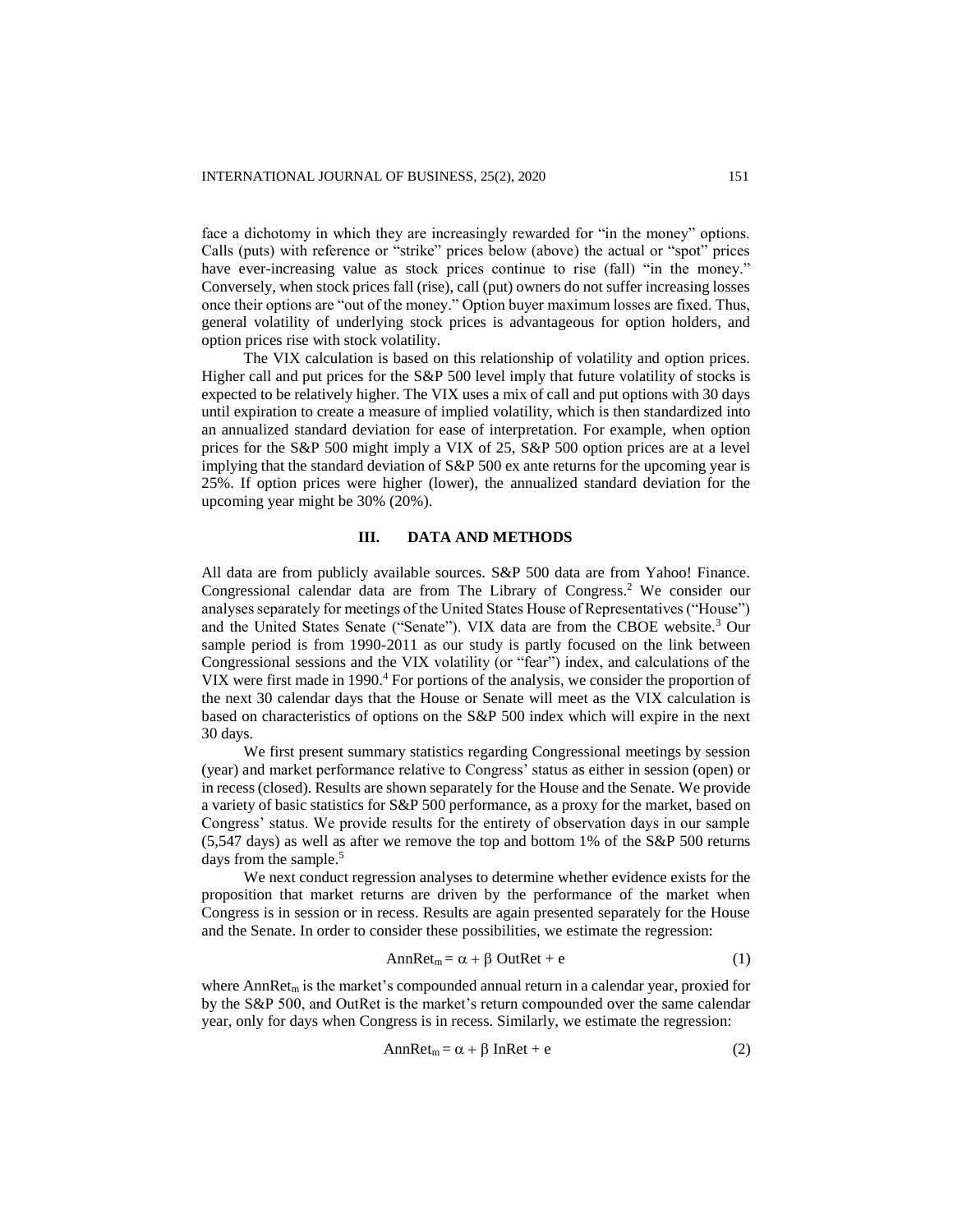where InRet is the market's return compounded over the same calendar year as  $AnnRet_m$ , though only for days when Congress is in session. Truncated and raw results are both presented.

We also acknowledge that Congress is often in recess for a large portion of the month of January, especially the opening trading days of the month which are commonly believed to drive the oft-mentioned "January Effect." In order to ensure that our results regarding market returns are not actually a manifestation of the confounding variable problem, we estimate the regression:

$$
DayRet = \alpha + \beta_1 D + \beta_2 J + e \tag{3}
$$

where DayRet is the S&P 500 return on a given day, D is a dummy variable which takes the value 0 when Congress is in recess (closed) and 1 when Congress is in session (open). J is a dummy variable which takes the value 1 for days in January and 0 otherwise. Again, results are presented separately for the House and Senate, and results before and after truncation are presented.

We next shift to the consideration of market volatility relative to Congress' status. We present comparisons of the average VIX level when the House and Senate are in session and out of session. We do so both before and after truncating our sample to remove the most extreme 1% of VIX observations from the sample.<sup>6</sup>

Finally, we seek to determine whether the VIX index, which measures the anticipated volatility of the S&P 500 over the next 30 calendar days, is influenced by the proportion of those calendar days that Congress will be in session.<sup>7</sup> We thus estimate the regressions:

$$
VIX = \alpha + \beta HouseProp + e \tag{4}
$$

$$
VIX = \alpha + \beta \text{ SenateProp} + e \tag{5}
$$

where VIX is the closing value of VIX on a particular trading day, and HouseProp, and SenateProp are the proportions of the next 30 calendar days in which the House and Senate, respectively, are in session. Results with and without truncation of the highest and lowest 1% of VIX daily observations are provided. <sup>8</sup> Because we use daily observations of VIX and HouseProp (SenateProp), an overlapping data problem exists which necessitates adjustments of the potentially autocorrelated errors. The t-stats of the regression results we provide are calculated based on Newey-West standard errors in order to address this concern.

#### **IV. RESULTS**

We begin our analysis by presenting descriptive statistics regarding the sessions of the US House of Representatives ("House") from the 1990-2011 period. In Panel A of Table 1, we note that the House is in session (open) in slightly more than half of trading days in an average year (133.3 open days, on average, vs. 118.9 trading days in recess (closed) on average). The updated sample shows more year-to-year stability in recent times, with standard deviations of the number of days in recess and in session each less than 20 days per year. This differs significantly from the sample of Lamb et al. (1997) which reports standard deviations of 58.9 days in recess each year and 61.7 days in session each year.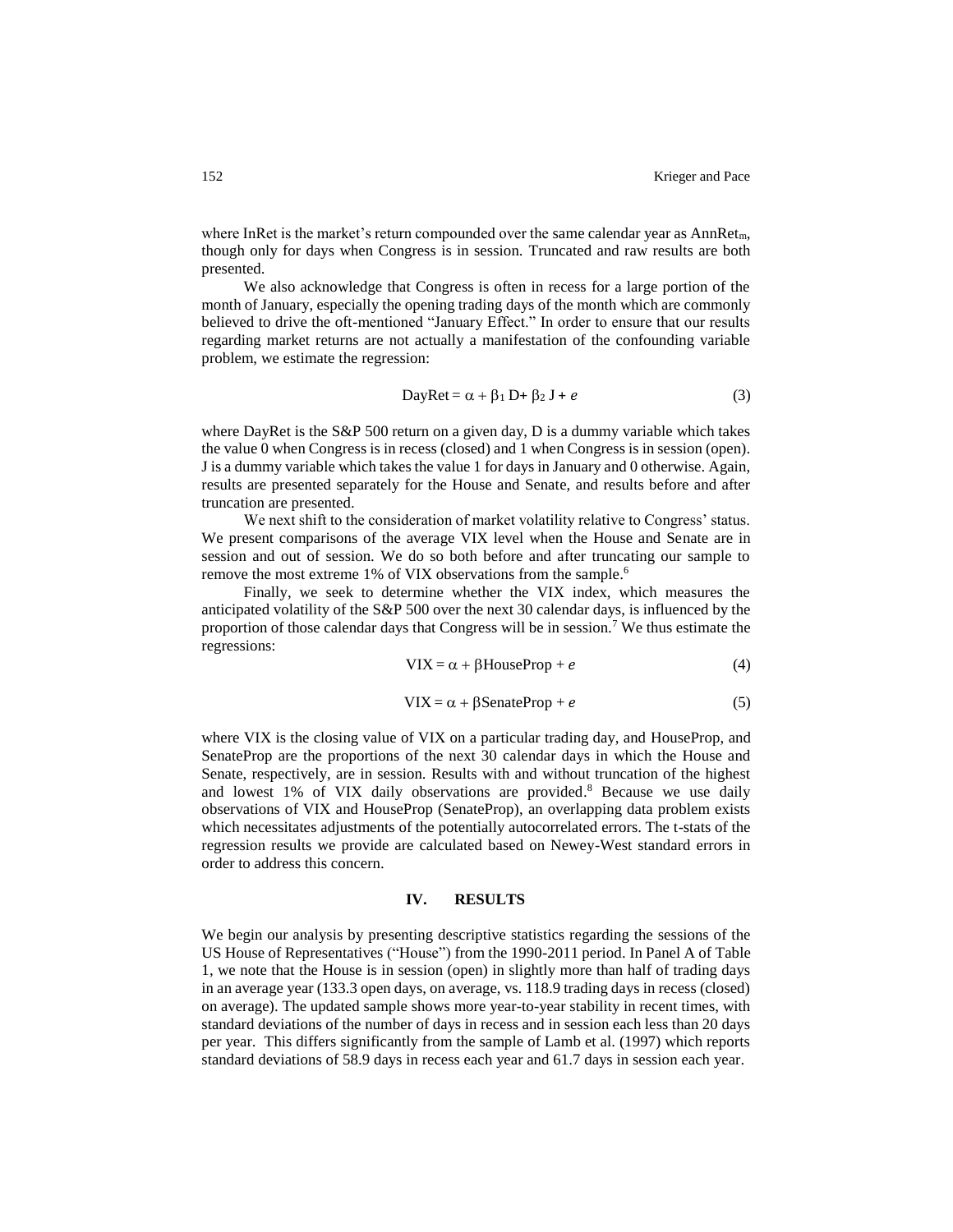|                                    | Table 1           |                                     |                          |
|------------------------------------|-------------------|-------------------------------------|--------------------------|
| House descriptive statistics       |                   |                                     |                          |
|                                    | In Recess Closed) | In Session (Open)                   |                          |
| <b>Panel A: Session Statistics</b> |                   |                                     |                          |
| # of Sessions                      | 22                | 22                                  |                          |
| # of Days                          | 2615              | 2932                                |                          |
| Average # of Days                  | 118.9             | 133.3                               |                          |
| Minimum # of Days                  | 81                | 101                                 |                          |
| Maximum # of Days                  | 150               | 171                                 |                          |
| <b>Standard Deviation</b>          | 19.6              | 19.5                                |                          |
| <b>Panel B: Session Returns</b>    |                   |                                     | Difference               |
| Average Daily Return (Arithmetic)  | 0.0477%           | 0.0140%                             | $0.0337\%$ **            |
| Average Daily Return (Geometric)   | 0.0401\%          | 0.0074%                             | $0.0327\%$ <sup>**</sup> |
| Number of Days with Gains          |                   | 1410/2615 (53.9%) 1517/2932 (51.7%) |                          |
| Average Daily Return (Arithmetic,  |                   |                                     |                          |
| Truncated)                         | 0.0610%           | 0.0012%                             | $0.0598\%$ ***           |
| Average Daily Return (Geometric,   |                   |                                     |                          |
| Truncated)                         | 0.0573%           | 0.0005%                             | $0.0568\%$ ***           |
| Average Annual Return              | 5.43%             | 1.88%                               | 3.55%**                  |
| Average Annual Return (Truncated)  | 7.26%             | 0.34%                               | $6.92\%$ ***             |

This table presents descriptive statistics of US House of Representatives sessions (in Panel A) and stock market performance (in Panel B) around these sessions, which are from 1990-2011. Market returns are those of the S&P 500. Only days with open US trading markets are considered. Average returns results are presented both before and after observations of the high and low 1% of S&P 500 returns are truncated from the sample. Average annual return is the arithmetic mean of the annual rolling returns of trading days where the House is in recess or in session. \*\* and \*\*\*denote statistical significance at the 5% and 1% levels, respectively.

In Panel B of Table 1 we demonstrate the superiority of S&P 500 performance when the House is out of session. The arithmetic (geometric) average daily return of the S&P 500 is 4.77bp (4.01bp) when the House is in recess, yet only 1.40bp (0.74bp) when the House is in session. The difference in returns, based on the House's status, is statistically significant for both the arithmetic and geometric average. The difference between performances is even more pronounced when we truncate the data to eliminate highest 1% and lowest 1% of S&P 500 returns days from our sample. This result is provided because the most extreme market movements are likely to be the result of outside information beyond the House's meeting status. We believe any direct causative effect of the House's meeting status would more likely be gradual; thus, we provide the truncated results as an additional viewpoint. While the tests for significant differences of returns were significant at the 5% level for both the arithmetic and geometric averages of the full sample, the statistical strength rises to the 1% level when testing the differences of the truncated sample. <sup>9</sup> We provide annual results based on our 22 years of data as well and, again, note the statistically superior performance of the S&P 500 when the house is in recess. 10

In Table 2, we perform analyses similar to those of Table 1 but shift our focus to the link that the status of the U.S. Senate ("Senate") has to the returns of the S&P 500. While the results are similar in direction, namely, that the market performs better when the Congress is in recess, these findings are weaker, statistically, for the Senate than for the House. The Senate is in session approximately 20 additional trading days, on average, relative to the House. There is no statistical difference, in the full sample, between the average daily market performances, based on whether or not the Senate is in session.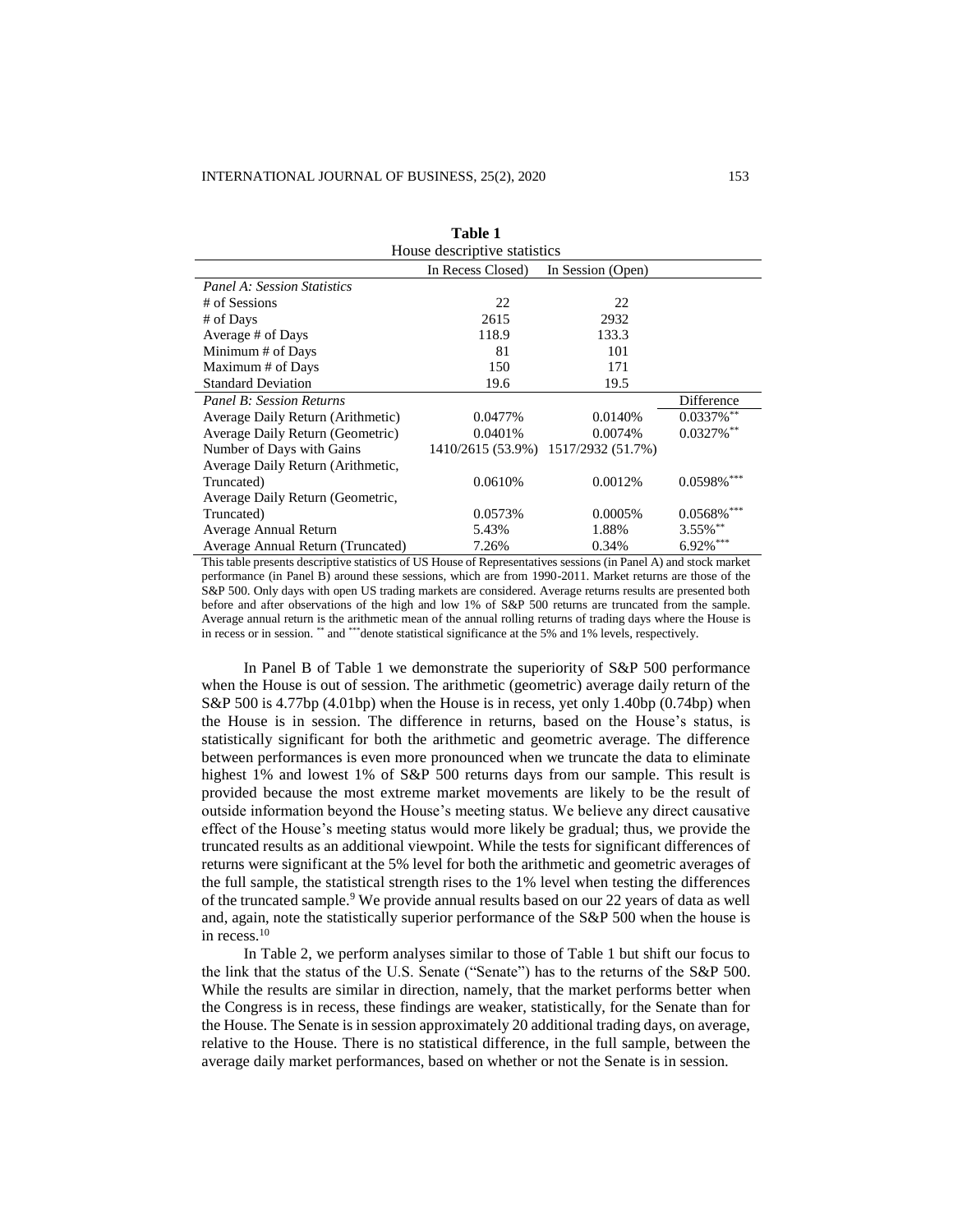| Senate descriptive statistics      |                    |                                     |                         |
|------------------------------------|--------------------|-------------------------------------|-------------------------|
|                                    | In Recess (Closed) | In Session (Open)                   |                         |
| <b>Panel A: Session Statistics</b> |                    |                                     |                         |
| # of Sessions                      | 22                 | 22                                  |                         |
| # of Days                          | 2184               | 3363                                |                         |
| Average # of Days                  | 99.3               | 152.9                               |                         |
| Minimum # of Days                  | 52                 | 127                                 |                         |
| Maximum # of Days                  | 127                | 200                                 |                         |
| <b>Standard Deviation</b>          | 20.5               | 20.2                                |                         |
| Panel B: Session Returns           |                    |                                     | Difference              |
| Average Daily Return (Arithmetic)  | 0.0319%            | 0.0285%                             | 0.0034%                 |
| Average Daily Return (Geometric)   | 0.0251%            | 0.0213%                             | 0.0038%                 |
| Number of Days with Gains          |                    | 1185/2184 (54.3%) 1763/3363 (52.4%) |                         |
| Average Daily Return (Arithmetic,  |                    |                                     |                         |
| Truncated)                         | 0.0441%            | 0.0232%                             | $0.0209\%$ <sup>*</sup> |
| Average Daily Return (Geometric,   |                    |                                     |                         |
| Truncated)                         | 0.0386%            | 0.0144%                             | $0.0242\%$ <sup>*</sup> |
| Average Annual Return              |                    |                                     |                         |
| Average Annual Return (Truncated)  | 4.14%              | 3.29%                               | 0.8500%                 |

**Table 2**

This table presents descriptive statistics of US Senate sessions (in Panel A) and stock market performance (in Panel B) around these sessions, which are from 1990-2011. Market returns are those of the S&P 500. Only days with open US trading markets are considered. Average returns results are presented both before and after observations of the high and low 1% of S&P 500 returns are truncated from the sample. Average annual return is the arithmetic mean of the annual rolling returns of trading days where the Senate is in recess or in session, respectively. \* denotes statistical significance at the 10% level.

There is, however, evidence suggesting that the market performs better, in terms of average daily truncated returns, when the Senate is in recess. The arithmetic (geometric) average daily return when the Senate is closed is 4.41bp (3.86bp). The arithmetic (geometric) average daily return when the Senate is open is 2.32bp (1.44bp). The difference between average returns when the Senate is closed, rather than open, is 2.09bp (2.42bp) for the arithmetic (geometric) average. These results are both significant at the 10% statistical level.

Similar to Lamb et al. (1997) we next demonstrate, via separate regression frameworks, whether the House's status as in or out of session is predictive of the market returns (measured by the S&P 500 herein). In Panel A of Table 3 we note that the annual returns of the market in a year are significantly (at the 5% level) linked to the returns of that year for the sub-period where the House is in recess. In Panel B of Table 3 we find that annual returns are not statistically linked to the market performance in the sub-period where the House is in session. Additionally, the intercept in Panel A is statistically insignificant while the intercept in Panel B, of 3.2%, is significant at the 10% level. This indicates that the market returns in a given year are attributable to the returns in the days when the House is in recess, even though this period represents less than half the trading days in an average year.

We reconsider the dual-regression framework for annual returns, this time relative to Senate status, in Table 4. Similar to the dynamic seen between Tables 1 and 2, we find a weaker link between the Senate's status and market returns than that of the House. Annual S&P 500 returns are statistically linked to the returns in the sub-period where the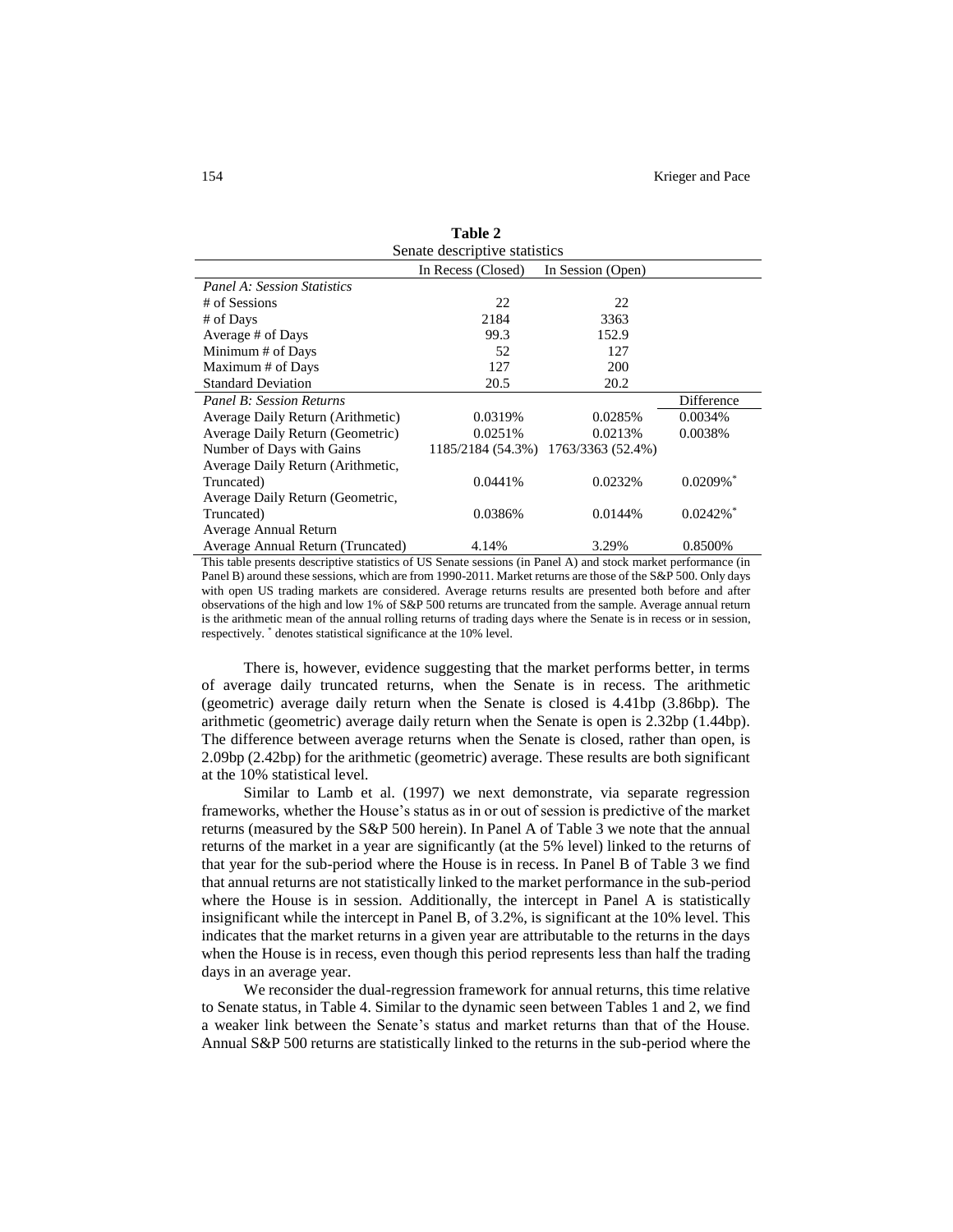Senate is in recess (at the 5% level). However, unlike the House results of Table 3, the intercept of Panel B is insignificant.

**Table 3**

| таніс э                                                                                                   |
|-----------------------------------------------------------------------------------------------------------|
| Market return regression results for US House sessions                                                    |
| Panel A: Relationship Between Annual Market Return and Returns in Recess                                  |
| Ann $\text{Ret}_m = \alpha + \beta$ OutRet + e, where OutRet is the market return when House is in recess |
| $AnnRet_m = 0.002 + 1.049$ OutRet                                                                         |
| $(0.24)$ $(2.31)$                                                                                         |
| F-value = $5.33$ p-value = $0.0318$                                                                       |
|                                                                                                           |

*Panel B: Relationship Between Annual Market Return and Returns in Session*

AnnRet<sub>m</sub> =  $\alpha$  +  $\beta$  InRet + *e*, where InRet is the market return when House is in recess

 $AnnRet_m = 0.032 + 1.019 InRet$  (1.77) (0.83)  $F-value = 0.69$  p-value = 0.416

This table presents regression results linking truncated market returns (removing high and low 1% S&P 500 return days, each year) and periods where the US House is in and out of session. In Panel A we regress each year's annual return, AnnRet, on the year's return only on days where the House is in recess, OutRet. In Panel B we regress each year's annual return, AnnRet, on the year's return only on days where the House is in session, InRet. t-statistics are presented in parentheses. Market returns are those of the S&P 500. Only days with open US trading markets are considered.

| Table 4                                                                                                     |
|-------------------------------------------------------------------------------------------------------------|
| Market return regression results for US Senate sessions                                                     |
| Panel A: Relationship Between Annual Market Return and Returns in Recess                                    |
| Ann $\text{Ret}_{m} = \alpha + \beta$ OutRet + e, where OutRet is the market return when House is in recess |
| $AnnRet_m = 0.007 + 1.052$ OutRet                                                                           |
| $(0.24)$ $(2.31)$                                                                                           |
| F-value = $4.43$ p-value = 0.048                                                                            |
| Panel B: Relationship Between Annual Market Return and Returns in Session                                   |
| Ann $\text{Ret}_{m} = \alpha + \beta$ InRet + e, where InRet is the market return when House is in recess   |

 $AnnRet_m = 0.028 + 1.016 InRet$  (0.68) (0.65) F-value =  $0.42$  p-value =  $0.225$ 

This table presents regression results linking truncated market returns (removing high and low 1% S&P 500 return days, each year) and periods where the US Senate is in and out of session. In Panel A we regress each year's annual return, AnnRet, on the year's return only on days where the Senate is in recess, OutRet. In Panel B we regress each year's annual return, AnnRet, on the year's return only on days where the Senate is in session, InRet. t-statistics are presented in parentheses. Market returns are those of the S&P 500. Only days with open US trading markets are considered. Observations are from 1990-2011.

In Table 5 we consider if the findings linking Congressional status and market returns hold after acknowledging the potential, oft-documented "January Effect". In fact, our results show that returns were not particularly strong in January for the 1990-2011 period. The coefficient on the January dummy variable is negative in both Panel A, when we estimate regressions based on House status, and in Panel B, when we estimate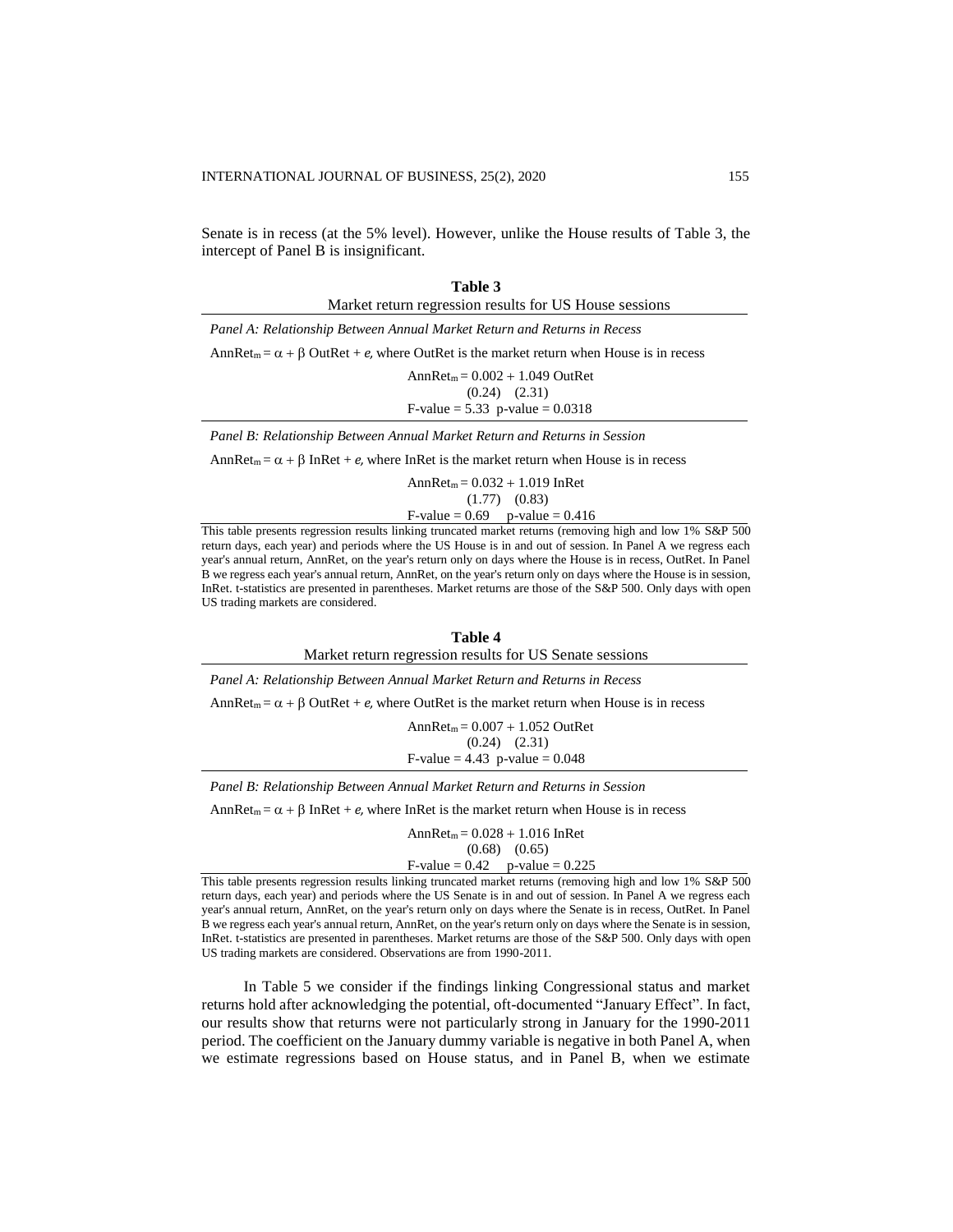regressions based on Senate status. Market returns are significantly negatively linked (at the 5% level) to the dummy variable representing that the House is in session. There is no significant link between market returns and the Senate's status.

|                                         | Table 5<br>Regressions controlling for January effect                                       |         |         |
|-----------------------------------------|---------------------------------------------------------------------------------------------|---------|---------|
| Panel A: "Congress" Defined as US House | DayRet <sub>m</sub> = $\alpha$ + $\beta$ <sub>1</sub> D + $\beta$ <sub>2</sub> J + <i>e</i> |         |         |
|                                         | Coefficient                                                                                 | t-value | p-value |
| Intercept                               | 0.065                                                                                       | 2.95    | 0.003   |
|                                         | $-0.062$                                                                                    | $-2.11$ | 0.035   |
|                                         | $-0.035$                                                                                    | $-0.65$ | 0.516   |

*Panel B: "Congress" Defined as US Senate*

 $DayRet_m = \alpha + \beta_1 D + \beta_2 J + e$ 

|           | Coefficient | t-value | p-value |
|-----------|-------------|---------|---------|
| Intercept | 0.041       | 1.74    | 0.083   |
|           | $-0.016$    | $-0.55$ | 0.585   |
|           | $-0.026$    | -0.49   | 0.626   |

This table presents regression results linking daily market returns to periods where Congress is in and out of session controlling for the potential January effect. Each day's return is denoted DayRet. When  $D = 0$ , Congress is in recess. When  $D = 1$ , Congress is in session.  $J = 1$  if an observation day is in January, and  $J = 0$  otherwise. Panel A considers the US House of Representatives, and Panel B considers the US Senate. The sample period is from 1990-2011. Market returns are those of the S&P 500. Only days with open US trading markets are considered. Returns are expressed in percentage format.

| VIX with Congress in and out of session |                    |                   |            |
|-----------------------------------------|--------------------|-------------------|------------|
|                                         | In Recess (Closed) | In Session (Open) | Difference |
| Panel A: House Results                  |                    |                   |            |
| Mean Daily VIX                          | 20.60              | 20.54             | $-0.06$    |
| Mean Daily VIX (Truncated)              | 19.98              | 20.50             | $0.52***$  |
| Panel B: Senate Results                 |                    |                   |            |
| Mean Daily VIX                          | 20.17              | 20.82             | $0.64***$  |
| Mean Daily VIX (Truncated)              | 19.81              | 20.54             | $0.73***$  |

**Table 6**

This table presents VIX levels comparisons based on whether Congress is in or out of session. US House results are shown in Panel A while US Senate results are shown in Panel B. Observations are from the 1990-2011 period. Results are presented for the full sample, as well as after the highest and lowest 1% of VIX observations are truncated (removed) from the sample. \*\*\* denotes statistical significance at the 1% level.

We next turn to the link between the market volatility (or "fear index"), VIX, and the status of the House and Senate. In Table 6 above, we present the average VIX levels for days when the House (Senate) is in recess vs. in session in Panel A (Panel B). We present our results for the full sample of observations, as well as for the truncated sample where we omit those days with the highest and lowest  $1\%$  of VIX levels.<sup>11</sup> We find, in Panel B, that market volatility is considerably lower, on average, when the Senate is in recess than when it is in session. The VIX on the average day when the Senate is in session is 0.64% (0.73%) higher than the VIX on the average day when the Senate is in recess for the full (truncated) sample. The full and truncated differences are both statistically significant at the 1% level. In Panel A, we find that the VIX is also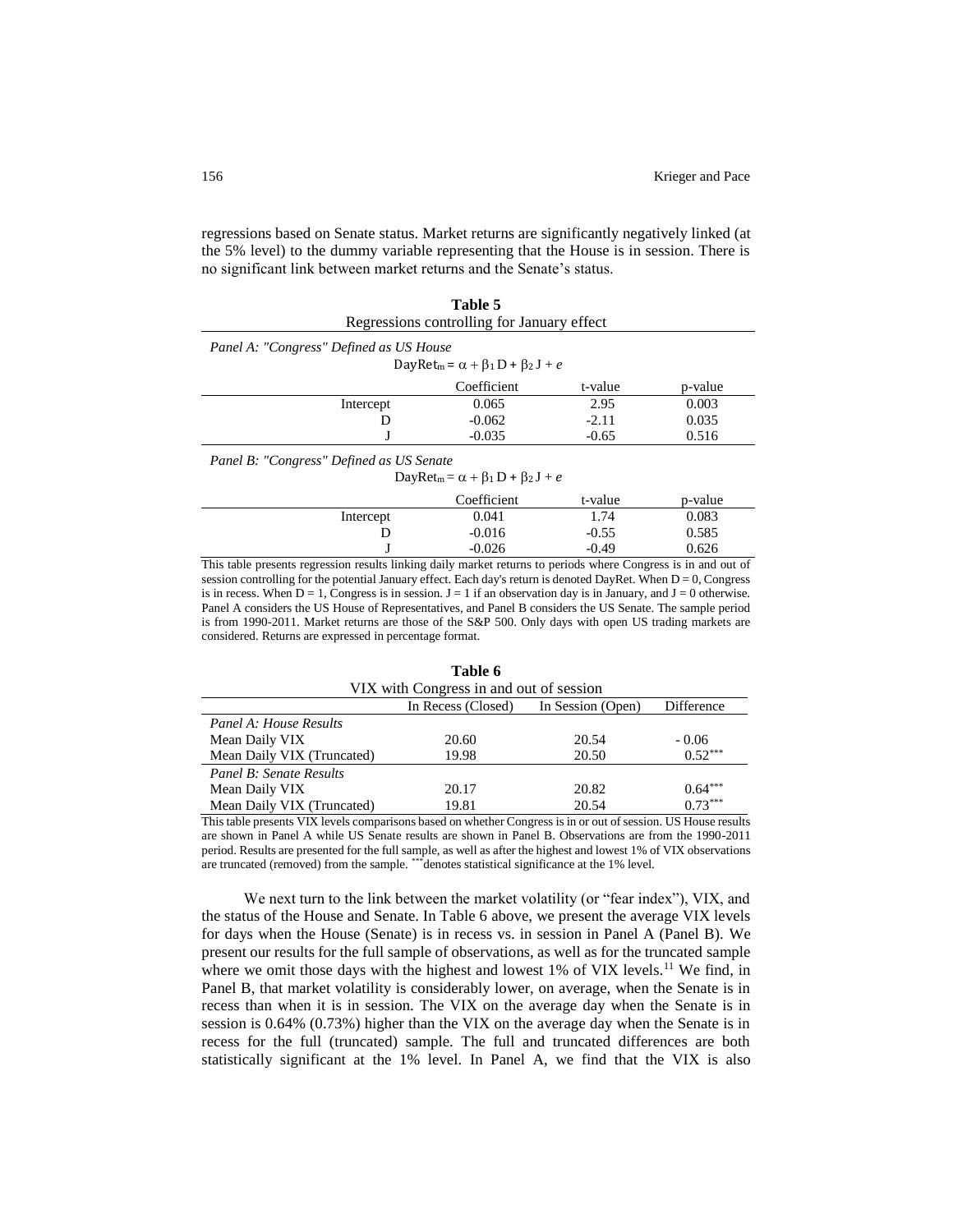significantly lower (also at the 1% level) when the House is in recess, but this finding is unique to the truncated sample where extreme VIX observations are removed.

Finally, in Table 7, for a slightly different perspective, we consider the link between VIX and the proportion of days in the upcoming 30-day period where the House (in Panel A, denoted by HouseProp) or Senate (in Panel B, denoted by SenateProp) is in session.<sup>12</sup> The results in Table 7 are based only on the truncated VIX sample. We find no link between the upcoming proportion of days with House meetings and VIX, but we find the proportion of upcoming days where the Senate is in session to be significantly positively linked, at the 5% significance level, with VIX. The evidence suggests that there is greater market uncertainty not just when the Senate is in session, but when it will be meeting more in the near future. This is, we believe, the most interesting results. That is, that the greater the proportion of Senate session days in the next 30 days, the greater the "fear" level, as measured by VIX.

| Table 7                                                           |
|-------------------------------------------------------------------|
| Explaining VIX with upcoming Congressional status                 |
| Panel A: Relationship between next 30-day House sessions and VIX  |
| $VIX = 19.98 + 0.71$ HouseProp<br>$(52.70)$ $(0.76)$              |
| Panel B: Relationship between next 30-day Senate sessions and VIX |
| $VIX = 19.48 + 1.87$ SenateProp                                   |

(49.31) (2.07)

This table presents regression results linking the volatility index VIX's level on a given day (VIX) to the proportion of the next 30 days in which the House of Representatives (HouseProp) or Senate (SenProp) are in session. This proportion is utilized as VIX is constructed based on ratios of S&P 500 futures contracts prices over the next 30 days. Results are truncated to exclude VIX observations in the highest and lowest 1% of observations. Newey-West standard errors are utilized to control for the overlapping data problem inherent to using daily observations. The sample period is from 1990-2011. The t-statistics are presented in parentheses. Only days with open US trading markets are considered as observations because VIX will change only when markets are open. VIX, however, is based on futures contracts covering the next 30 calendar days, not trading days, thus the appropriate independent variable is a proportion based on calendar days.

## **V. CONCLUSION**

We find that the "Congressional Effect" as reported by Lamb et al. (1997) continues to be detected in the S&P Index. We also find that the Congressional calendar is associated with higher VIX levels. Most interestingly, we find that for the Senate, the greater the proportion of the upcoming 30 days that are in session the greater the VIX, or "fear" indicator.

### **ENDNOTES**

- 1. Rozeff and Kinney (1979) find higher stock returns in January, and subsequent research generally finds that these higher returns happen in the first few days of January and are particularly pronounced for smaller firms.
- 2. <http://thomas.loc.gov/home/schedules.html>
- 3. <http://www.cboe.com/micro/vix/historical.aspx>